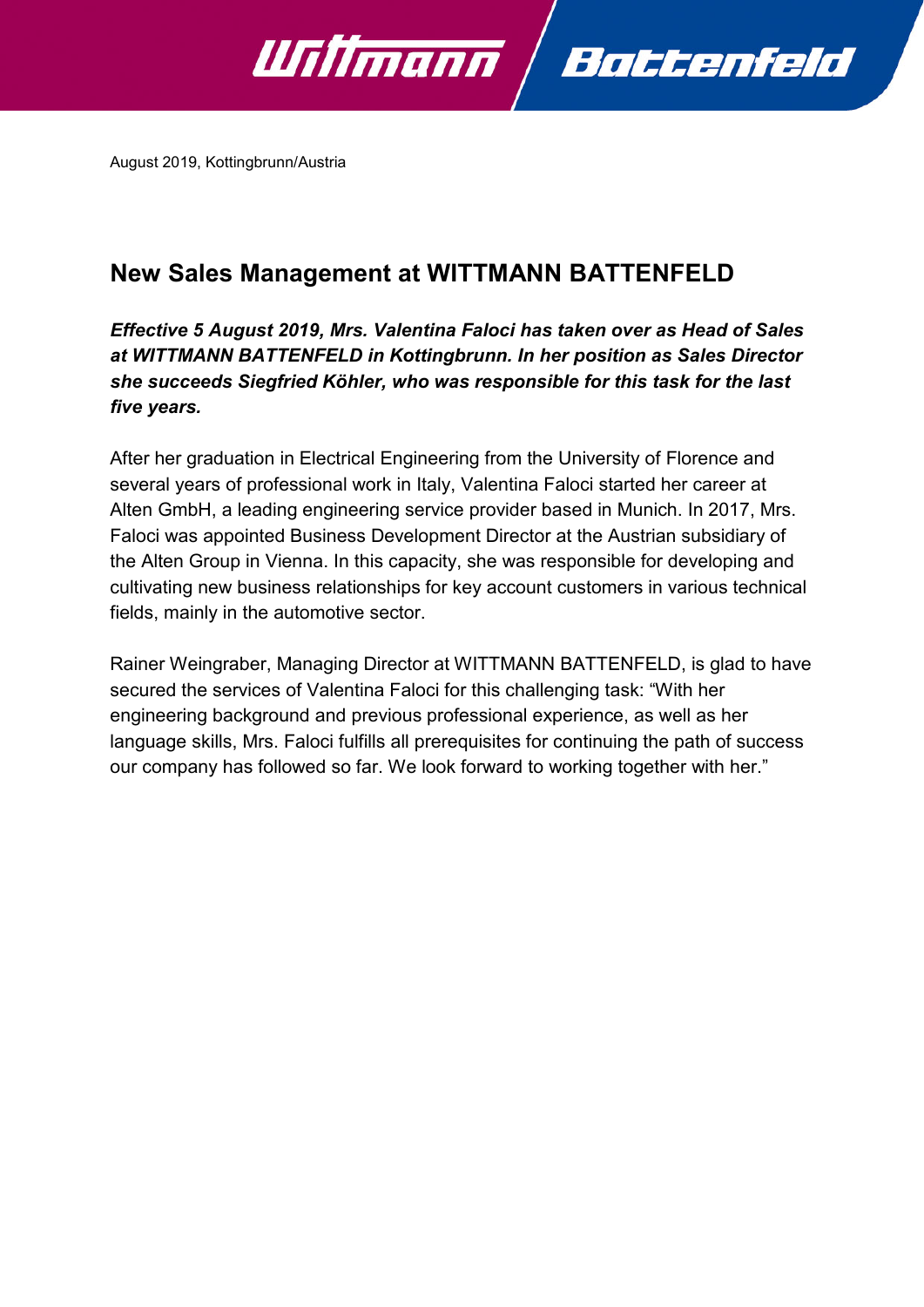



**Fig.:** Valentina Faloci has been the new Sales Director at WITTMANN BATTENFELD since August 5 (Photo: Wittmann Battenfeld)

## **The WITTMANN Group**

The WITTMANN Group is a worldwide leader in the production of injection molding machines, robots and auxiliaries for the plastics processing industry, headquartered in Vienna/Austria and consisting of two main divisions: WITTMANN BATTENFELD and WITTMANN. They jointly operate the companies of the group with eight production plants in five countries, and its additional sales and service companies are active with 34 facilities on all important plastics markets around the world.

WITTMANN BATTENFELD pursues the further expansion of its market position as an injection molding machine manufacturer and specialist for state-of-the-art process technologies. As a supplier of comprehensive, modern machine technology in modular design, the company meets both present and future market demands for plastics injection molding equipment.

The WITTMANN product portfolio includes robots and automation systems, material handling systems, dryers, gravimetric and volumetric blenders, granulators, temperature controllers and chillers. With this diversified range of peripheral units,